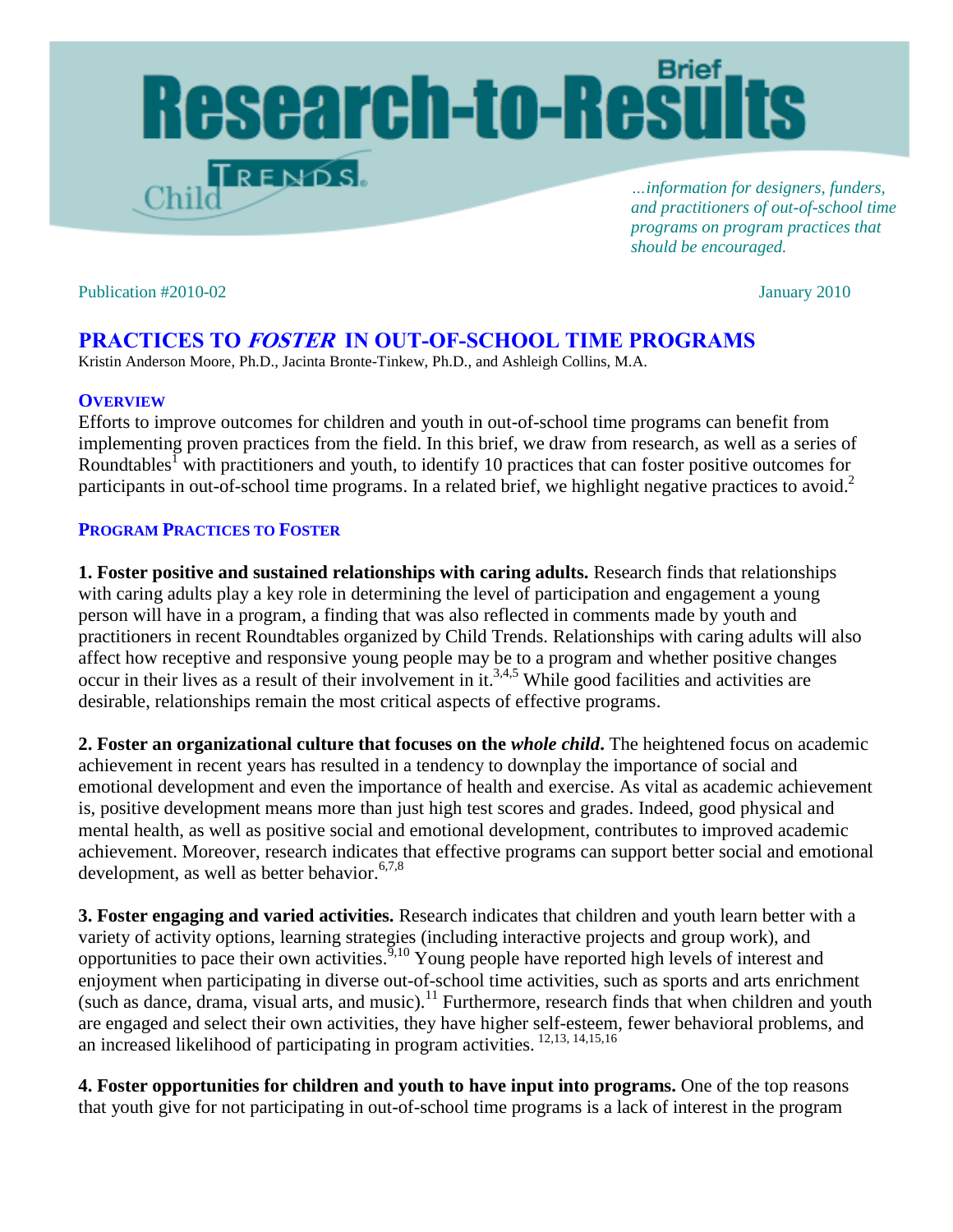activities being offered.<sup>17</sup> Obtaining ideas from participants can provide useful input and also involve participants in governance. It is easy for programs to resort to "one-size-fits-all" activities managed by adults. However, such an approach is not as conducive to the positive development of children and youth of varying ages.  $^{18,19,20,21,22}$ 

## **5. Foster age-appropriate volunteer opportunities for children and youth to contribute.** An

accumulating body of research indicates that volunteering fosters positive development among children and youth.23,24,25 In addition, evaluations have found that service-learning approaches can enhance school success and reduce the risk of teen pregnancy.<sup>26,27</sup> Neighborhoods, organizations, parks, and schools have many needs, and there are many ways that teens and even younger children can help meet those needs.<sup>28</sup> Such an approach can be "two for the price of one" because volunteering helps both program participants and their community, and may support a strong connection between youth and their communities.

**6. Foster engaged and involved parents and families.** Getting parents and other family members involved in out-of-school time programs has proven challenging to programs, but finding ways to keep parents informed and engaged warrants the effort.<sup>29</sup> Family involvement in out-of-school time programs is a component of high-performing programs, and is associated with higher levels of youth participation and improved program quality.<sup>30</sup> Out-of-school time programs have found the following strategies helpful in involving parents and families in program activities:

- Build rapport with families by offering positive feedback related to their child's program participation; 31
- Sponsor family activities where children can share what they have learned;<sup>32</sup>
- Offer activities for parents such as volunteer opportunities and computer or parenting classes;<sup>33</sup> and
- Involve parents in program decision making.<sup>34</sup>

**7. Foster a program environment that has staff "buy in" for data and evaluation**. In an era of accountability and evidence-based programs, it is critical for organizations to become both producers and users of data for their out-of-school time programs. Input from frontline staff can be helpful in designing and implementing a data system or an evaluation, <sup>35</sup> and support from staff members can make a data system or an evaluation more efficient and accurate. Moreover, staff members may be more likely to act on the findings from an evaluation if they have been consulted and their voices heard. Similarly, an organization may be more likely to develop and sustain a commitment to ongoing data collection and analysis if staff members at all levels understand, support, and value the role of research and data in helping to meet the organizational mission.<sup>36</sup>

**8. Foster culturally appropriate programs**. While translating materials into another language can be helpful, it is not sufficient to make a program culturally sensitive.<sup>37</sup> Instead, it is often necessary to adapt the program for the population being served. This effort involves identifying the core components of a program and being sure to retain them, while adapting other program elements in ways that are more acceptable and attractive to the children and families in the target population. To achieve this goal, programs can:<sup>38</sup>

- Acknowledge differences and affirm a commitment to diversity;
- Encourage intercultural ties by providing opportunities for diverse program participants to collaborate on service projects or activities;
- Include program leaders, volunteers, and staff members from diverse backgrounds; and
- Incorporate traditional elements from multiple cultures by including activities, celebrations, books, games, and posters that reflect diverse experiences.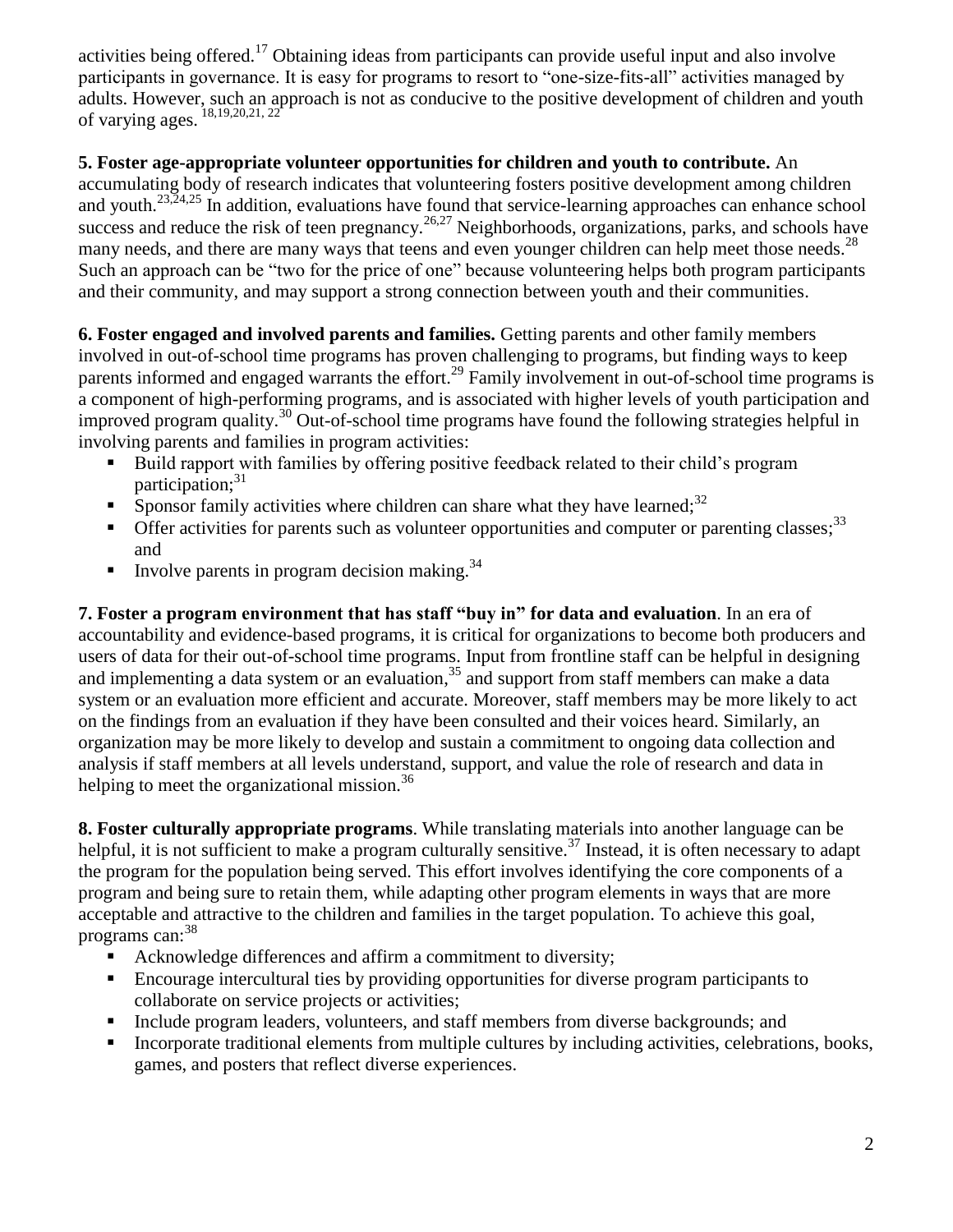**9. Foster varied and engaging approaches to staff training.** Effectively trained staff members can positively influence the attainment of program goals, staff-participant interactions, and the work environment.<sup>39</sup> As with children and youth, adults may acquire knowledge from lectures, but knowledge alone often does not necessarily change their behavior.<sup>40,41,42</sup> Studies find that staff training that combines instruction with opportunities to practice new strategies is more effective in producing lasting behavioral changes.43,44,45 Other studies find that, in addition to presenting background information on program components, effective staff training includes a blend of components:

- Introducing and demonstrating to staff the important aspects of new skills. Such an introduction may occur live or via video.<sup>46</sup>
- Providing staff opportunities to practice new skills or role play, receive feedback, and reflect.<sup>47</sup>
- **•** Offering ongoing support and follow-up training. Staff members are most likely to integrate their training into their everyday practice when they are given regular opportunities to implement newly learned skills and to receive feedback through staff coaching, mentoring, or supervision.<sup>48</sup>

**10. Foster the treatment of children and youth as individuals.** The needs of children differ substantially, and this is true even for children in the same community or from the same family.<sup>49</sup> One of the strengths of out-of-school time programs is that they can personalize relationships and activities to meet the developmental stage, personality, strengths, needs, and stress experienced by each participant. Research suggests that children and youth benefit from participating in activities that are tailored to their age, interests, and stage of development.<sup>50,51,52</sup>

## **TEN OUT-OF-SCHOOL TIME PROGRAM PRACTICES TO FOSTER**

- **1: Positive and sustained relationships with caring adults.**
- **2: An organizational culture that focuses on the** *whole child.*
- **3: Engaging and varied activities.**
- **4: Opportunities for children and youth to have input into programs.**
- **5: Age-appropriate volunteer opportunities in which children and youth can participate.**
- **6: Engaged and involved parents and families.**
- **7: A program environment that has staff "buy in" for data and evaluation.**
- **8: Culturally appropriate programs.**
- **9: Varied and engaging approaches to staff training.**
- **10: Treatment of children and youth as individuals.**

#### **CONCLUSION**

A lot has been learned about effective approaches to realizing intended out-of-school time program outcomes. As program practitioners consider fostering evidence-based practices, program administrators, staff, and stakeholders must keep in mind that it is difficult to change behavior overnight, even among children. 53,54 Thus, programs should be prepared to place an ongoing focus on eliminating negative practices and fostering positive practices. 55, 56,57

#### **ACKNOWLEDGMENTS**

The authors would like to thank Thandor Miller for his thoughtful review of this brief.

Editor: Harriet J. Scarupa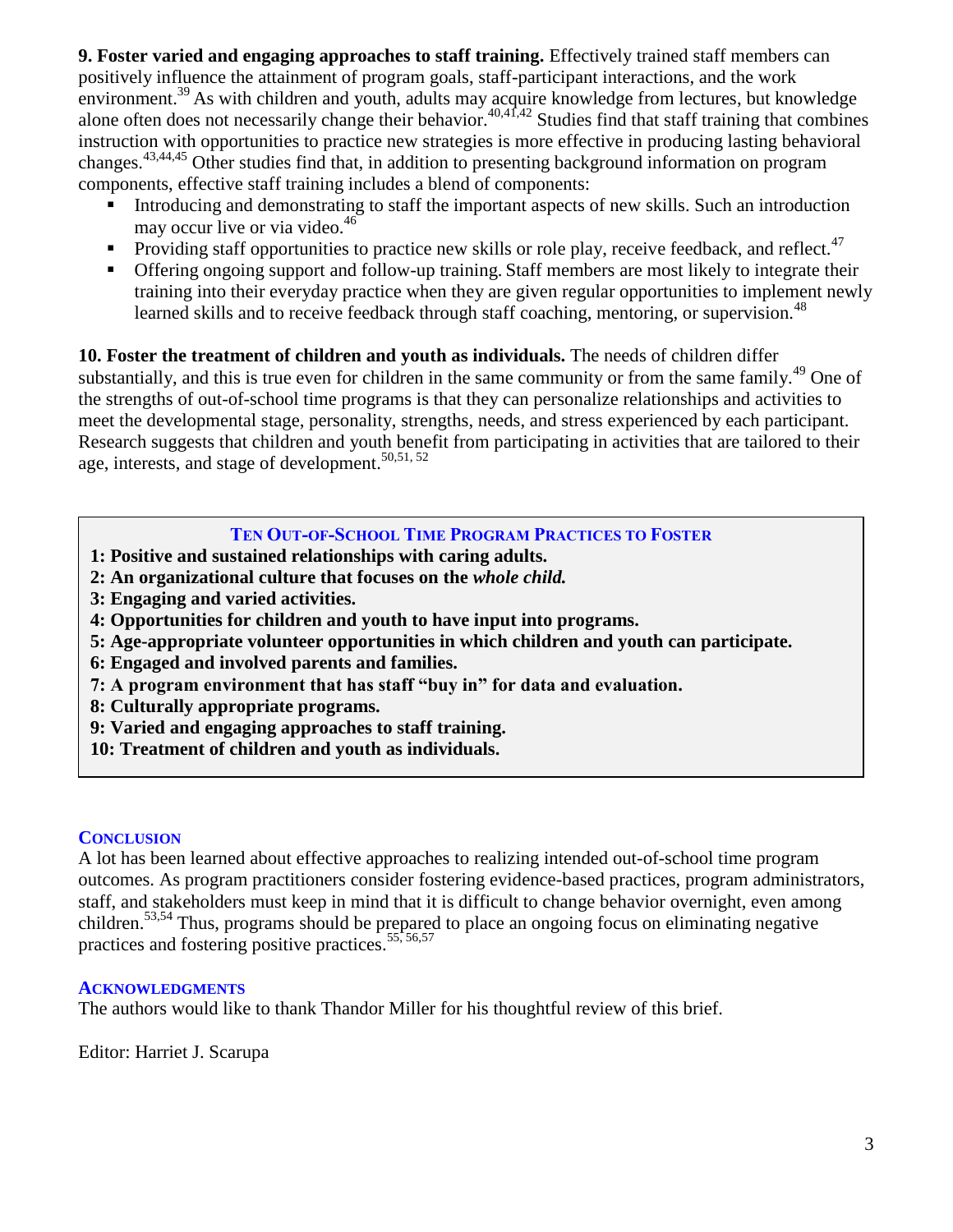#### **REFERENCES**

<sup>1</sup> With funding from The Atlantic Philanthropies, Child Trends has held a series of Roundtables with practitioners to identify their issues, concerns, research needs, and perspectives, as well as to get feedback about Child Trends' publications and outreach efforts.

<sup>2</sup> Moore, K., Collins, A., & Bronte-Tinkew, J. (2010, January). Practices to avoid in out-of-school time programs. (*Researchto-Results* brief). Washington, DC: Child Trends.

 $3$  Metz, A., Bowie, L., & Bandy, T. (2007). *The role of frontline staff in the implementation of evidence-based programs: An exploratory study*. Washington, DC: Child Trends.

<sup>4</sup>Vandell, D., Henderson, V., & Wilson, K. (1988). A longitudinal of children with day-care experiences of varying quality. *Child Development, 59*, 1286-1292.

 $<sup>5</sup>$  Howes, C., Phillips, D., & Whitebook, M. (1992). Thresholds of quality: Implications for the social development of children</sup> in center-based child care. *Child Development, 63*(2), 449-460.

6 Payton, J., Weissberg, R., Durlak, J., Dymnicki, A., Taylor, R., Schellinger, K., & Pachan, M. (2008). *The positive impact of social and emotional learning for kindergarten to eighth-grade students: Findings from three scientific reviews*. Technical report*.* Chicago, IL: Collaborative for Academic, Social, and Emotional Learning (CASEL). Available at: [http://www.casel.org/downloads/PackardTR.pdf.](http://www.casel.org/downloads/PackardTR.pdf)

<sup>7</sup> Bowie, L., Garrett, S., Kinukawa, A., McKinney, K., Moore, K., Redd, Z., Theokas, C., &Wilson, B. (2006). *Program implementation: What do we know?* Washington, DC: Child Trends. Available at:

[http://www.childtrends.org/Files//Child\\_Trends-2007\\_06\\_01\\_FR\\_PrgmImplementation.pdf.](http://www.childtrends.org/Files/Child_Trends-2007_06_01_FR_PrgmImplementation.pdf)

<sup>8</sup> Metz, A., Burkhauser, M., Collins, A., & Bandy, T. (2008). *The role of organizational context and external influences in the implementation of evidence based practice: Report III.* Washington, DC: Child Trends.

 $9$  Thornton, R. (1999). Using the results of research in science education to improve science learning. Nicosia, Cyprus: Keynote address to the International Conference on Science Education.

 $10$  Rosenthal, R., &Vandell, D. (1996). Quality of care at school-aged child-care programs: Regulatable features, observed experiences, child perspectives, and parent perspectives. *Child Development, 67(05),* 2434-2445.

 $11$  Shernoff, D., & Vandell, D. (2007). Engagement in after-school program activities: Quality of experience from the perspective of participants. *Journal of Youth Adolescence, 36*(7), 891-903.

<sup>12</sup> Connor, C., Piasta, S., Fishman, B., Glasney, S., Crowe, E., Underwood, P., & Morrison, F. (2009). Individualizing student instruction precisely: Effects of child x instruction interactions on first graders' literacy development. *Child Development, 80*(1), 77-100.

<sup>13</sup> The After-School Corporation. (2007). *Meeting the high school challenge: Making after-school work for older students*. New York: The After-School Corporation.

<sup>14</sup> Kennedy, E., Wilson, B., Valladares, S., & Bronte-Tinkew, J. (2007, June). Improving attendance and retention in out-ofschool time programs (*Research-to-Results* practitioner insights brief)*.* Washington, DC: Child Trends. Available at: [http://www.childtrends.org/Files//Child\\_Trends-2007\\_06\\_19\\_RB\\_AttendandReten.pdf.](http://www.childtrends.org/Files/Child_Trends-2007_06_19_RB_AttendandReten.pdf)

Roffman, J., Pagano, M., & Hirsch, B. (2001). Youth functioning and experiences in inner-city after-school programs among age, gender, and race groups. *Journal of Child and Family Studies, 10*(1), 85-100.

<sup>16</sup> Collins, A., Moore, K., & Paisano-Trujillo, R. (2009, January). Implementing school-based services: Strategies from New Mexico's school-based health and extended learning services (*Research-to-Results* practitioner insights brief). Washington, DC: Child Trends.

 $17$  Kennedy, E., Wilson, B., Valladares, S., & Bronte-Tinkew, J. (2007, June).

<sup>18</sup> Junge, S., Manglallan, S., & Raskasuskas, J. (2003). Building life skills through afterschool participation in experimental and cooperative learning. *Child Study Journal,* 3*3*(3), 165-174.

<sup>19</sup> Lewis, W. (1986). Strategic interventions with children of single-parent families. *School Counselor,* 33(5), 375-378.

<sup>20</sup> Connor, C., Piasta, S., Fishman, B., Glasney, S., Crowe, E., Underwood, P., & Morrison, F. (2009).

<sup>21</sup> The After-School Corporation. (2007).

<sup>22</sup> Kennedy, E., Wilson, B., Valladares, S., & Bronte-Tinkew, J. (2007, June).

<sup>23</sup> Zaff, J., & Michelson, E. (2001). *Background for community-level work on positive citizenship in adolescence: Reviewing the literature on contributing factors*. Washington, DC: Child Trends.

<sup>24</sup> Zaff, J., Moore, K., Papillo, A., & Williams, S. (2003). Implications of extracurricular activity participation during adolescence on positive outcomes. *Journal of Adolescent Research*, *18*(6), 599-630.

<sup>25</sup> Zarnett, N., & Lerner, R. (2008). *Ways to promote the positive development of children and youth.* Washington, DC: Child Trends. Available at: [http://www.childtrends.org/Files//Child\\_Trends-2008\\_02\\_27\\_PositiveYouthDev.pdf.](http://www.childtrends.org/Files/Child_Trends-2008_02_27_PositiveYouthDev.pdf)

<sup>26</sup> Allen, J., Philliber, S., Herrling, S., & Kupermic, G. (1997). Preventing teen pregnancy and academic failure: Experimental evaluation of a developmentally based approach. *Child Development, 64*(4), 729-742.

<sup>27</sup> Allen, J., & Philliber, S. (2001). Who benefits most from a broadly targeted prevention program? Differential efficacy across populations in the Teen Outreach Program. *Journal of Community Psychology, 29*(6), 637-655.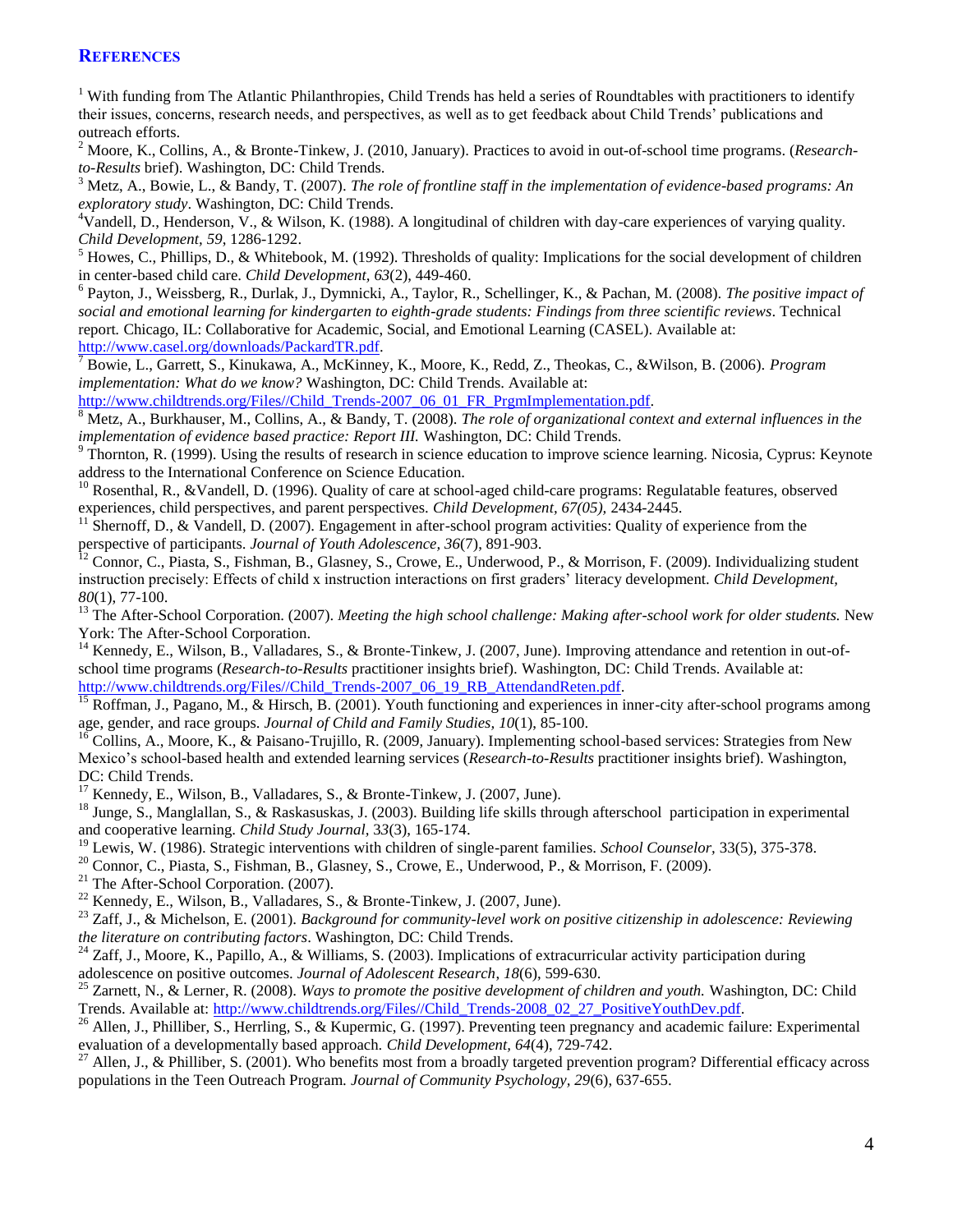<sup>28</sup> Bowie, L., & Bronte-Tinkew, J. (2008, June). *Youth governance: How and why it can help out-of-school time programs involve at-risk youth.* Washington, DC: Child Trends. Available at: [http://www.childtrends.org/Files//Child\\_Trends-](http://www.childtrends.org/Files/Child_Trends-2008_06_18_YouthGovernance.pdf)[2008\\_06\\_18\\_YouthGovernance.pdf.](http://www.childtrends.org/Files/Child_Trends-2008_06_18_YouthGovernance.pdf)

 $\frac{29}{29}$  Horowitz, A., & Bronte-Tinkew, J. (2007, June). Building, engaging, and supporting family and parental involvement in outof-school time programs *(Research to Results* practitioner insights brief)*.* Washington, DC: Child Trends. Available at: [http://www.childtrends.org/Files//Child\\_Trends-2007\\_06\\_19\\_RB\\_ParentEngage.pdf.](http://www.childtrends.org/Files/Child_Trends-2007_06_19_RB_ParentEngage.pdf)

 $30$  Metz, A., Burkhauser, M., Collins, A., & Bandy, T. (2008).

<sup>31</sup> Kakli, Z., Kreider, H., Little. P., Buck, T., & Coffrey, M. (2006). *Focus on Families! How to build and support familycentered practices in after school*. Cambridge, MA: Harvard Family Research Project and Build the Out-of-School Time Network.

 $32$  Collins, A., Moore, K., & Paisano-Trujillo, R. (2009).

<sup>33</sup> Horowitz, A., & Bronte-Tinkew, J. (2007, June).

<sup>34</sup> Chung A. (2000, September). *After-school programs: Keeping children safe and smart*. Jessup, MD: US Department of Education.

Bandy, T., Burkhauser, M., & Metz, A. (2009, June). Data-driven decision making in out-of-school time programs. *(Research to Results* brief). Washington, DC: Child Trends. Available at: [http://www.childtrends.org/Files//Child\\_Trends-](http://www.childtrends.org/Files/Child_Trends-2009_06_23_RB_Decision-Support.pdf)[2009\\_06\\_23\\_RB\\_Decision-Support.pdf](http://www.childtrends.org/Files/Child_Trends-2009_06_23_RB_Decision-Support.pdf)

<sup>36</sup> Bandy, T., Bowie, L., Burkhauser, M., & Metz, A. (2007). *The role of frontline staff in the implementation of evidence-based practices: Report I*. Child Trends Special Report. Washington, DC: Child Trends.

<sup>37</sup> Kennedy, E., Bronte-Tinkew, J., & Matthews, G. (2007, January). Enhancing cultural competence in out-of-school time programs: What is it, and why is it important? (*Research to Results* practitioner insights brief).Washington, DC: Child Trends. Available at: [http://www.childtrends.org/Files//Child\\_Trends-2007\\_01\\_31\\_RB\\_CultureCompt.pdf.](http://www.childtrends.org/Files/Child_Trends-2007_01_31_RB_CultureCompt.pdf)

<sup>38</sup> O'Connor, C., Small, S. A., & Cooney, S. M. (2007, January). *Culturally appropriate programming: What do we know about evidence-based programs for culturally and ethnically diverse youth and their families?* What Works, Wisconsin— Research to Practice Series. Madison, WI: University of Wisconsin-Madison.

<sup>39</sup> Metz, A., Burkhauser, M., &Bowie, L., (2009, June). Training out-of-school time staff. *(Research-to-Results* brief). Washington, DC: Child Trends. Available at: [http://www.childtrends.org/Files//Child\\_Trends-](http://www.childtrends.org/Files/Child_Trends-2009_02_11_RB_StaffTraining.pdf)[2009\\_02\\_11\\_RB\\_StaffTraining.pdf.](http://www.childtrends.org/Files/Child_Trends-2009_02_11_RB_StaffTraining.pdf)

 $\frac{40}{40}$  Metz, A., Bowie, L., Burkhauser, M., & Bandy, T. (2007). The role of frontline staff in the implementation of evidencebased programs. Child Trends Special Report. Washington, D.C.: Child Trends.

<sup>41</sup> Metz, A., Bowie, L., & Bandy, T. (2007). *The role of frontline staff in the implementation of evidence-based programs: An exploratory study.* Washington, DC: Child Trends.

<sup>42</sup> Joyce, B., & Showers, B. (2002). Student achievement through staff development (3rd. ed.). Alexandria, VA: Association for Supervision and Curriculum Development.

<sup>43</sup> McBride, B. & Schwartz, I. (2003). Effects of teaching early interventionists to use discrete trials during ongoing classroom activities. *Topics in Early Childhood Education, 23*(1), 5-17.

<sup>44</sup> Sarokoff, R. & Sturney, P. (2004). The effects of behavioral skill training on staff implementation of discrete trial teaching. *Journal of Applied Behavior Analysis, 37*(4), 535-538.

<sup>45</sup> Bolton, J. & Mayer, M. (2008). Promoting the generalization of paraprofessional discrete trial teaching skills. *Focus on Autism and Other Developmental Disabilities, 23*(2), 103-111.

 $46$  Metz, A., Bowie, L., Burkhauser, M., & Bandy, T. (2007).

<sup>47</sup> Joyce, B., & Showers, B. (2002).

<sup>48</sup> Burkhauser, M. & Metz, A. (2009, February). Using coaching to provide ongoing support and supervision to out-of-school time staff (Research-to-Results brief). Washington, DC: Child Trends. Available at:

[http://www.childtrends.org/Files//Child\\_Trends-2009\\_02\\_11\\_RB\\_StaffCoaching.pdf.](http://www.childtrends.org/Files/Child_Trends-2009_02_11_RB_StaffCoaching.pdf)

 $\frac{49}{49}$  Murray, V., Brody, G., & Stephens, D. (2003). Psychometric analysis of the racelessness scales in studies of rural African American youth. Washington DC: Indicators of Positive Development Conference. Abstract available at: [http://www.childtrends.org/\\_docdisp\\_page.cfm?LID=A44808-A5F0-4159-B38A5529D864A075.](http://www.childtrends.org/_docdisp_page.cfm?LID=A44808-A5F0-4159-B38A5529D864A075)

Connor, C., Piasta, S., Fishman, B., Glasney, S., Crowe, E., Underwood, P., & Morrison, F. (2009).

<sup>51</sup> The After-School Corporation. (2007).

<sup>52</sup> Kennedy, E., Wilson, B., Valladares, S., & Bronte-Tinkew, J. (2007, June).

<sup>53</sup> McLaren, E. (2007). Partnering to encourage transfer of learning: Providing professional development follow up supports to head start teachers. *Dissertation Abstracts International Section A: Humanities and Social Sciences, 68*(4-4), 1319.

<sup>54</sup> Frey, A., Ruchkin, V., Martin, A., & Schwab, M. (2009). Adolescents in transition: School and family characteristics in the development of violent behaviors entering high school. *Child Psychiatry and Human Development, 40*(1), 1-13.

<sup>55</sup> Metz, A., Burkhauser, M., & Bowie, L. (2009, February).

<sup>56</sup> Bandy, T., Bowie, L., Burkhauser, M., & Metz, A. (2007).

 $57$  Metz, A., Burkhauser, M., Collins, A., & Bandy, T. (2008).